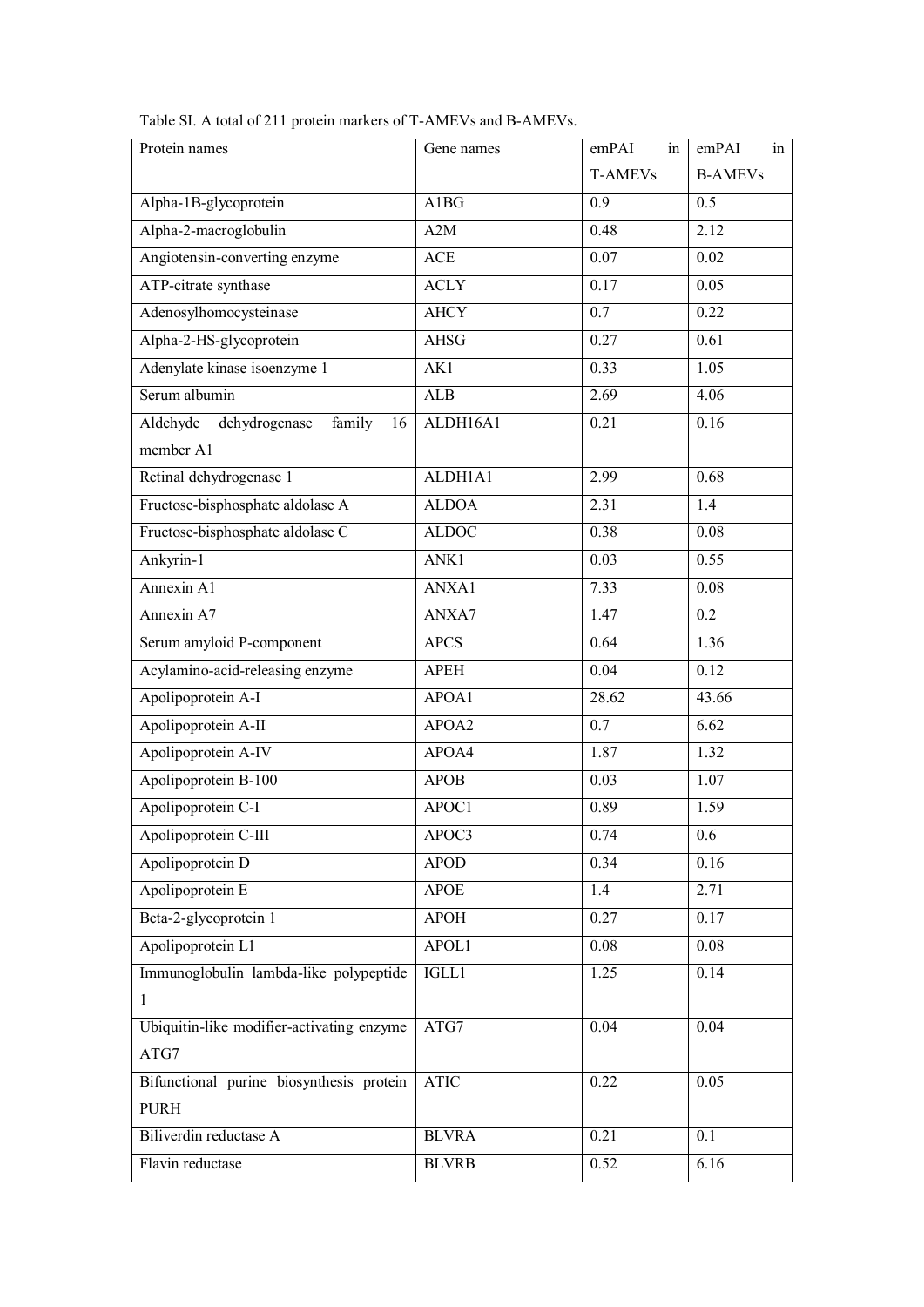| Complement C1q subcomponent subunit B        | C1QB               | 0.49         | 0.12              |
|----------------------------------------------|--------------------|--------------|-------------------|
| Complement C1q subcomponent subunit C        | C1QC               | 0.27         | 0.62              |
| Complement C1r subcomponent                  | C1R                | 0.04         | $\overline{0.08}$ |
| Complement C1s subcomponent                  | C1S                | 0.09         | 0.39              |
| Complement C3                                | $\overline{C}3$    | 0.92         | 4.02              |
| Complement C5                                | C <sub>5</sub>     | 0.03         | 0.21              |
| Complement component C7                      | C7                 | 0.07         | 0.14              |
| Complement component C8 beta chain           | C8B                | 0.05         |                   |
| Complement component C9                      | C9                 | 0.49         | 0.1               |
| Carbonic anhydrase 1                         | CA1                | 0.12         | 7.88              |
| Cullin-associated<br>NEDD8-dissociated       | CAND1              | 0.42         | 0.05              |
| protein 1                                    |                    |              |                   |
| Calpain-1 catalytic subunit                  | CAPN1              | 0.31         | 0.08              |
| Calpastatin                                  | CAST               | 0.28         | 0.04              |
| Catalase                                     | <b>CAT</b>         | 0.31         | 3.97              |
| Cell cycle and apoptosis regulator protein 2 | CCAR2              | 0.17         | 0.05              |
| T-complex protein 1 subunit beta             | CCT <sub>2</sub>   | 1.42         | 0.25              |
| T-complex protein 1 subunit delta            | $\overline{CC}$ T4 | 0.73         | 0.06              |
| T-complex protein 1 subunit epsilon          | CCT <sub>5</sub>   | 0.7          | 0.06              |
| T-complex protein 1 subunit zeta             | CCT6A              | 0.73         | 0.18              |
| T-complex protein 1 subunit eta              | CCT7               | 0.24         | 0.17              |
| T-complex protein 1 subunit theta            | CCT <sub>8</sub>   | $\mathbf{1}$ | 0.11              |
| Complement factor H                          | CFH                | 0.09         | 0.34              |
| Complement factor I                          | <b>CFI</b>         | 0.05         | 0.05              |
| Cofilin-1                                    | CFL1               | 9.11         | 0.18              |
| Clusterin                                    | <b>CLU</b>         | 0.83         | 0.62              |
| COP9 signalosome complex subunit 4           | COPS4              | 0.41         | 0.07              |
| Ceruloplasmin                                | CP                 | 0.33         | 0.93              |
| Casein kinase II subunit alpha               | CSNK2A1            | 1.5          | 0.07              |
| Deoxyribose-phosphate aldolase               | <b>DERA</b>        | 0.43         | 0.09              |
| Dynamin-2                                    | DNM <sub>2</sub>   | 0.34         | 0.03              |
| Aspartyl aminopeptidase                      | <b>DNPEP</b>       | 1.19         | 0.27              |
| E3 ubiquitin-protein ligase DTX3L            | DTX3L              | 0.08         | 0.04              |
| Elongation factor 1-gamma                    | EEF1G              | 0.77         | 0.07              |
| Eukaryotic translation initiation factor 5A  | EIF5A              | 0.43         | 0.46              |
| Alpha-enolase                                | ENO1               | 2.13         | 0.5               |
| Erythrocyte membrane protein band 4.2        | EPB42              | 0.09         | 0.28              |
| S-formylglutathione hydrolase                | <b>ESD</b>         | 0.1          | 0.13              |
| Prothrombin                                  | F2                 | 0.05         | 0.14              |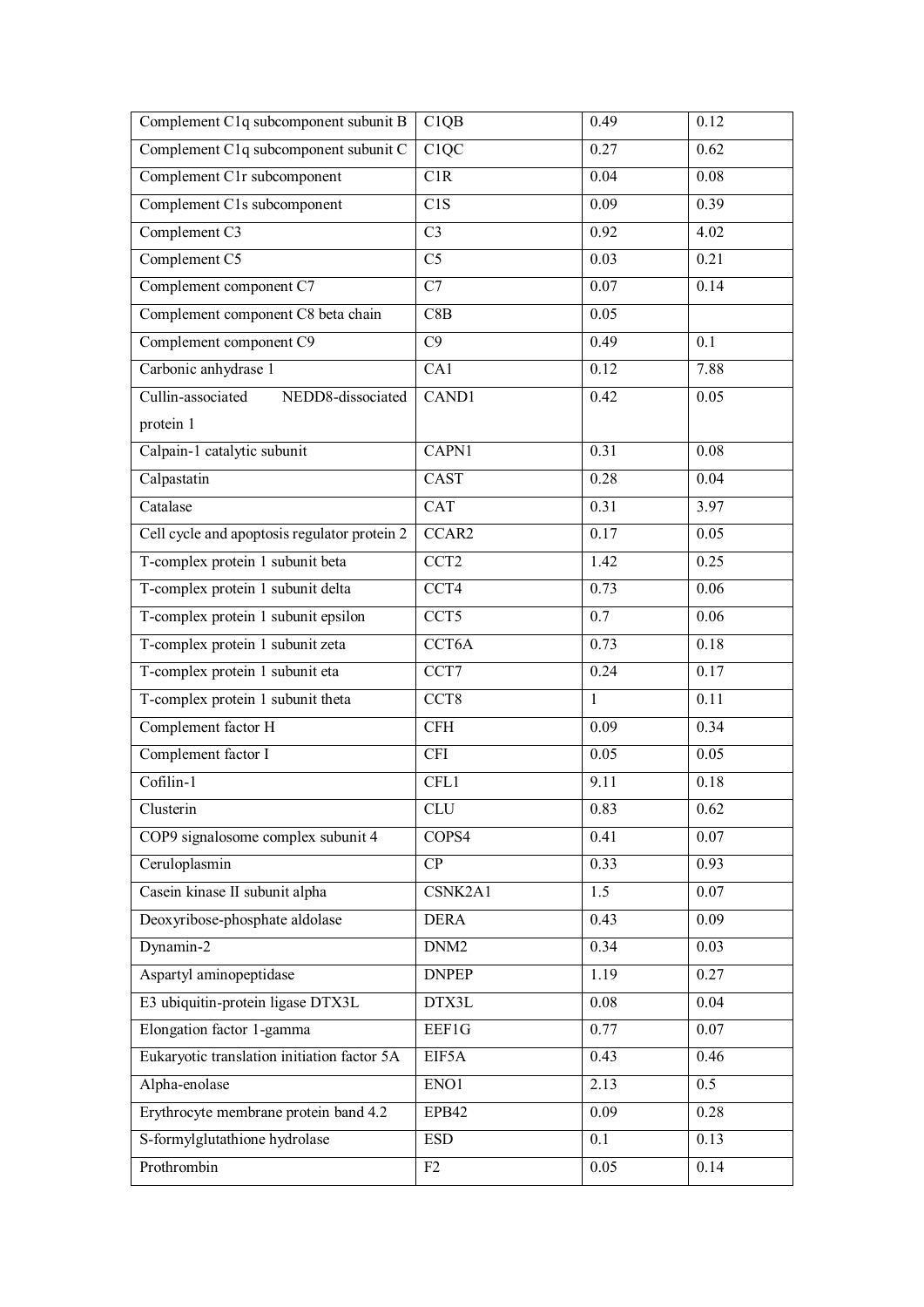| Fibulin-1                                    | FBLN1        | 0.67           | 0.04    |
|----------------------------------------------|--------------|----------------|---------|
| Filamin-A                                    | <b>FLNA</b>  | 5.09           | 0.01    |
| FLOT2_HUMAN                                  | Q14254       | 1.24           | 19(1)   |
| Fibronectin                                  | FN1          | 0.22           | 0.22    |
| Fascin                                       | FSCN1        | 0.59           | 0.06    |
| Ferritin heavy chain                         | FTH1         | 2.71           | 0.34    |
| Neutral alpha-glucosidase AB                 | <b>GANAB</b> | 1.86           | 0.03    |
| Glyceraldehyde-3-phosphate                   | <b>GAPDH</b> | 3.06           | 1.62    |
| dehydrogenase                                |              |                |         |
| Vitamin D-binding protein                    | GC           | 0.42           | 1.41    |
| Rab GDP dissociation inhibitor beta          | GDI2         | 0.76           | 0.21    |
| nucleotide-binding<br>Guanine<br>protein     | GNB1         | 0.09           | 0.09    |
| subunit beta-1                               |              |                |         |
| Glucose-6-phosphate isomerase                | <b>GPI</b>   | 0.29           | 0.05    |
| Glutathione peroxidase 1                     | GPX1         | 0.32           | 0.15    |
| Gelsolin                                     | <b>GSN</b>   | 1.96           | 0.47    |
| Glutathione S-transferase omega-1            | GSTO1        | 0.4            | 0.4     |
| Glycophorin                                  | <b>GYPA</b>  | 0.21           | 0.21    |
| HCG1745306, isoform CRA a                    | HBA2         | 23.64          | 1157.55 |
| Hemoglobin subunit beta                      | <b>HBB</b>   | 30.19          | 80.11   |
| Hemoglobin subunit delta                     | ${\rm HBD}$  | 16.26          | 43.6    |
| Hemoglobin subunit gamma-1                   | HBG1         | 0.46           | 8.76    |
| Heme-binding protein 1                       | HEBP1        | 0.34           | 0.55    |
| Histidine triad nucleotide-binding protein 1 | HINT1        | $\overline{2}$ | 0.25    |
| HLA class I histocompatibility antigen,      | HLA-A        | 4.04           | 0.08    |
| A-23 alpha chain                             |              |                |         |
| Haptoglobin                                  | HP           | 0.42           | 1.65    |
| Hypoxanthine-guanine                         | HPRT1        | 0.14           | 0.66    |
| phosphoribosyltransferase                    |              |                |         |
| Hemopexin                                    | HPX          | 0.2            | 0.63    |
| Histidine-rich glycoprotein                  | <b>HRG</b>   | 0.24           | 0.53    |
| Heat shock protein HSP 90-alpha              | HSP90AA1     | 3.9            | 0.12    |
| Heat shock 70 kDa protein 4                  | HSPA4        | 0.27           | 0.04    |
| Heat shock cognate 71 kDa protein            | HSPA8        | 2.24           | 0.64    |
| E3 ubiquitin-protein ligase HUWE1            | HUWE1        | 0.06           | 0.01    |
| Immunoglobulin heavy constant alpha 1        | IGHA1        | 0.64           | 0.64    |
| Immunoglobulin heavy constant alpha 2        | IGHA2        | 0.4            | 0.53    |
| Immunoglobulin heavy constant mu             | <b>IGHM</b>  | 0.38           | 1.79    |
| Immunoglobulin lambda constant 2             | IGLC2        | 1.2            | 3.79    |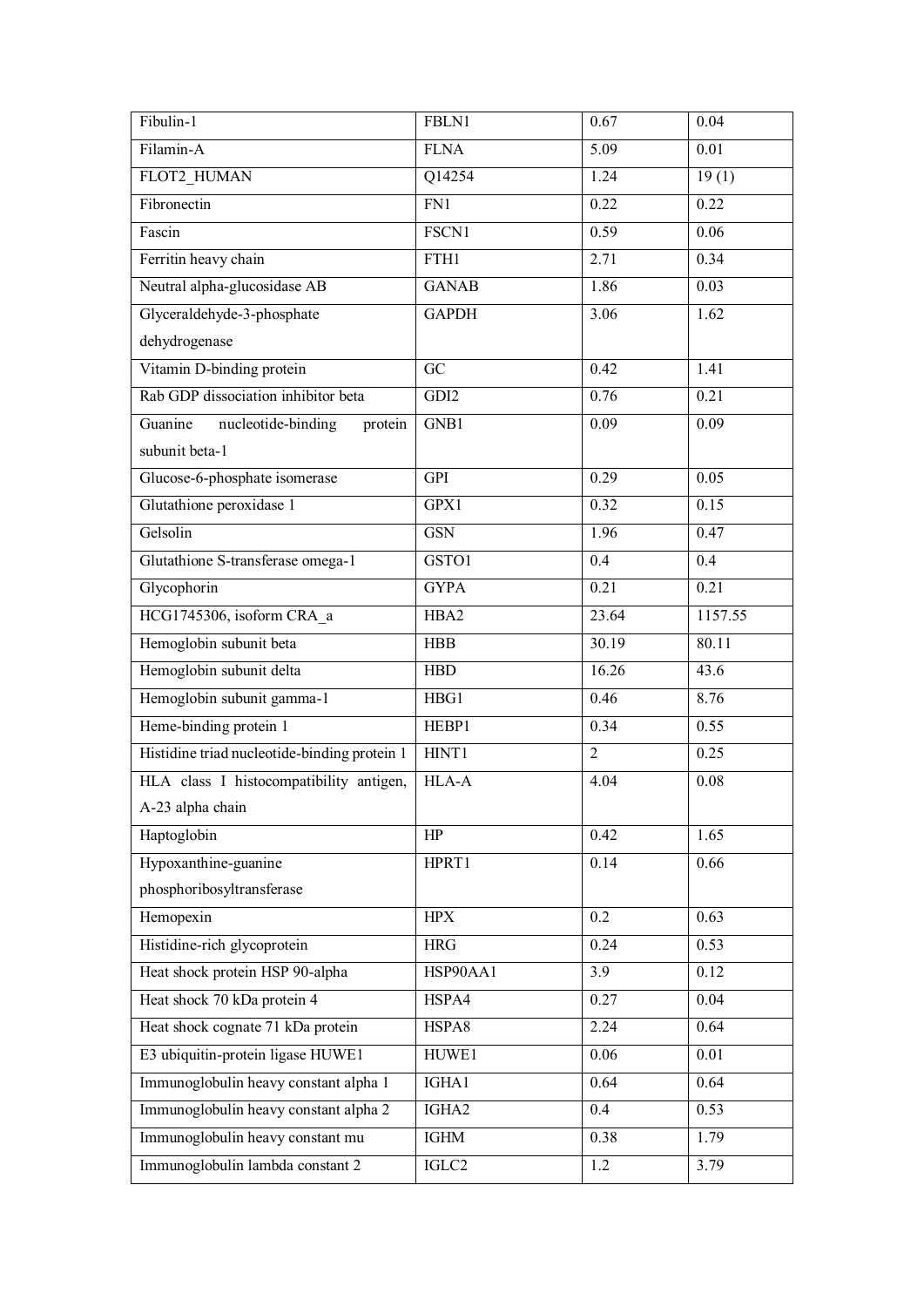| Inter-alpha-trypsin inhibitor heavy chain  | ITIH1             | 0.03              | 0.56 |
|--------------------------------------------|-------------------|-------------------|------|
| H1                                         |                   |                   |      |
| Inter-alpha-trypsin inhibitor heavy chain  | ITIH <sub>2</sub> | 0.13              | 1.21 |
| H2                                         |                   |                   |      |
| Inter-alpha-trypsin inhibitor heavy chain  | ITIH4             | 0.17              | 0.59 |
| H4                                         |                   |                   |      |
| Immunoglobulin J chain                     | <b>JCHAIN</b>     | 0.18              | 0.65 |
| Kininogen-1                                | KNG1              | 0.14              | 0.3  |
| Keratin, type II cytoskeletal 1            | KRT1              | 1.64              | 0.1  |
| Keratin, type I cytoskeletal 14            | KRT14             | 0.64              | 0.13 |
| Keratin, type II cytoskeletal 75           | KRT75             | 0.17              | 0.05 |
| L-lactate dehydrogenase A chain            | <b>LDHA</b>       | 1.36              | 0.29 |
| L-lactate dehydrogenase B chain            | <b>LDHB</b>       | 0.99              | 2.34 |
| Leucine-rich alpha-2-glycoprotein          | LRG1              | 0.09              | 0.18 |
| Lumican                                    | $LUM$             | 0.78              | 0.28 |
| Latexin                                    | <b>LXN</b>        | 0.27              | 0.27 |
| Microtubule-associated                     | MAST4             | 0.02              | 0.01 |
| serine/threonine-protein kinase 4          |                   |                   |      |
| Malate dehydrogenase, cytoplasmic          | MDH1              | 0.68              | 0.41 |
| Serine/threonine-protein kinase mTOR       | <b>MTOR</b>       | 0.11              | 0.01 |
| Myosin-9                                   | MYH9              | $8.\overline{07}$ | 0.06 |
| Nucleoside diphosphate kinase A            | NME1              | 1.44              | 1.93 |
| NSFL1 cofactor p47                         | NSFL1C            | 0.27              | 0.17 |
| Obg-like ATPase 1                          | OLA1              | 0.33              | 0.07 |
| Alpha-1-acid glycoprotein 1                | ORM1              | 1.2               | 1.2  |
| Ubiquitin thioesterase OTUB1               | OTUB1             | 0.65              | 0.11 |
| Serine/threonine-protein kinase OSR1       | OXSR1             | 0.39              | 0.06 |
| Platelet-activating factor acetylhydrolase | PAFAH1B3          | 0.13              | 0.18 |
| IB subunit gamma                           |                   |                   |      |
| Protein/nucleic acid deglycase DJ-1        | PARK7             | 1.53              | 0.41 |
| Protein-L-isoaspartate(D-aspartate)        | PCMT1             | 1.14              | 0.29 |
| O-methyltransferase                        |                   |                   |      |
| Astrocytic phosphoprotein PEA-15           | PEA15             | 0.23              | 0.27 |
| 6-phosphofructokinase,<br>ATP-dependent    | <b>PFKL</b>       | 1.2               | 0.57 |
| liver type                                 |                   |                   |      |
| 6-phosphofructokinase,<br>ATP-dependent    | <b>PFKM</b>       | 1.11              | 0.4  |
| muscle type                                |                   |                   |      |
| Profilin-1                                 | PFN1              | 4.02              | 0.22 |
| Phosphoglycerate mutase 1                  | PGAM1             | 3.61              | 0.39 |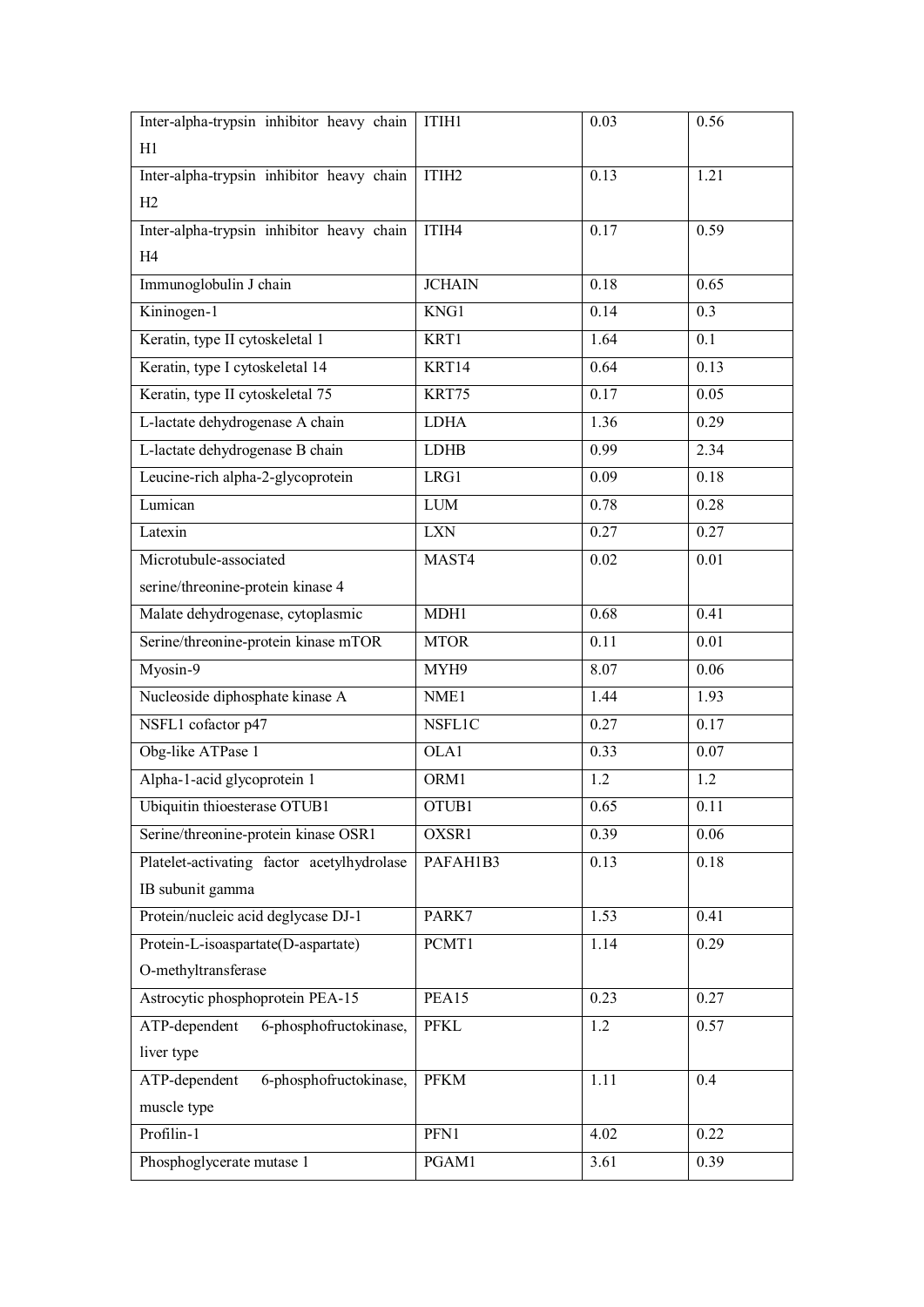| 6-phosphogluconate dehydrogenase        | PGD         | 0.06           | 0.06     |
|-----------------------------------------|-------------|----------------|----------|
| Phosphoglycerate kinase 1               | PGK1        | 1.03           | 0.89     |
| PITH domain-containing protein 1        | PITHD1      | 0.14           | 0.14     |
| Phospholipase D3                        | PLD3        | 0.06           | 1.2      |
| Plasminogen                             | <b>PLG</b>  | 0.23           | 0.23     |
| Purine nucleoside phosphorylase         | <b>PNP</b>  | 0.1            | 1.19     |
| Serum paraoxonase/arylesterase 1        | PON1        | 0.61           | 0.38     |
| Peptidyl-prolyl cis-trans isomerase A   | <b>PPIA</b> | 4.48           | 1.34     |
| Peroxiredoxin-1                         | PRDX1       | 3.05           | 4.08     |
| Peroxiredoxin-2                         | PRDX2       | 1.33           | 3.11     |
| Peroxiredoxin-6                         | PRDX6       | 5.52           | 2.49     |
| Vitamin K-dependent protein S           | PROS1       | 0.09           | 0.09     |
| Ribose-phosphate pyrophosphokinase 1    | PRPS1       | 0.31           | 0.57     |
| Proteasome subunit alpha type           | PSMA2       | 0.13           | 0.27     |
| Proteasome subunit alpha type-3         | PSMA3       | 0.73           | 0.12     |
| Proteasome subunit alpha type           | PSMA4       | 0.24           | 0.42     |
| Proteasome subunit alpha type-5         | PSMA5       | 0.61           | 0.27     |
| Proteasome subunit alpha type           | PSMA6       | 0.4            | 0.5      |
| Proteasome subunit alpha type-7         | PSMA7       | 0.75           | 0.12     |
| Proteasome subunit beta type-6          | PSMB6       | 0.28           | 0.13     |
| 26S proteasome regulatory subunit 4     | PSMC1       | 2.01           | 0.07     |
| 26S proteasome non-ATPase regulatory    | PSMD12      | 0.82           | 0.06     |
| subunit 12                              |             |                |          |
| Serine/threonine-protein phosphatase 2A | <b>PTPA</b> | 0.08           | 0.17     |
| activator                               |             |                |          |
| Ras-related protein Rab-10              | RAB10       | $\overline{2}$ | 0.15     |
| GTP-binding nuclear protein Ran         | <b>RAN</b>  | 1.15           | 0.43     |
| RNA-binding protein 6                   | RBM6        | 0.03           | 0.03     |
| Protein S100-A4                         | S100A4      | 1.13           | 0.29     |
| Protein S100                            | S100A6      | 0.13           | 1.49     |
| Protein S100-A9                         | S100A9      | 2.94           | 2.94     |
| Methanethiol oxidase                    | SELENBP1    | 0.27           | 1.06     |
| Alpha-1-antitrypsin                     | SERPINA1    | 3.47           | 7.83     |
| Alpha-1-antichymotrypsin                | SERPINA3    | 0.59           | 1.54     |
| Serpin B6                               | SERPINB6    | 0.68           | $0.08\,$ |
| Antithrombin-III                        | SERPINC1    | 0.52           | 0.62     |
| Heparin cofactor 2                      | SERPIND1    | 0.06           | 0.18     |
| Pigment epithelium-derived factor       | SERPINF1    | 0.07           | 0.15     |
| Plasma protease C1 inhibitor            | SERPING1    | 0.33           | 0.8      |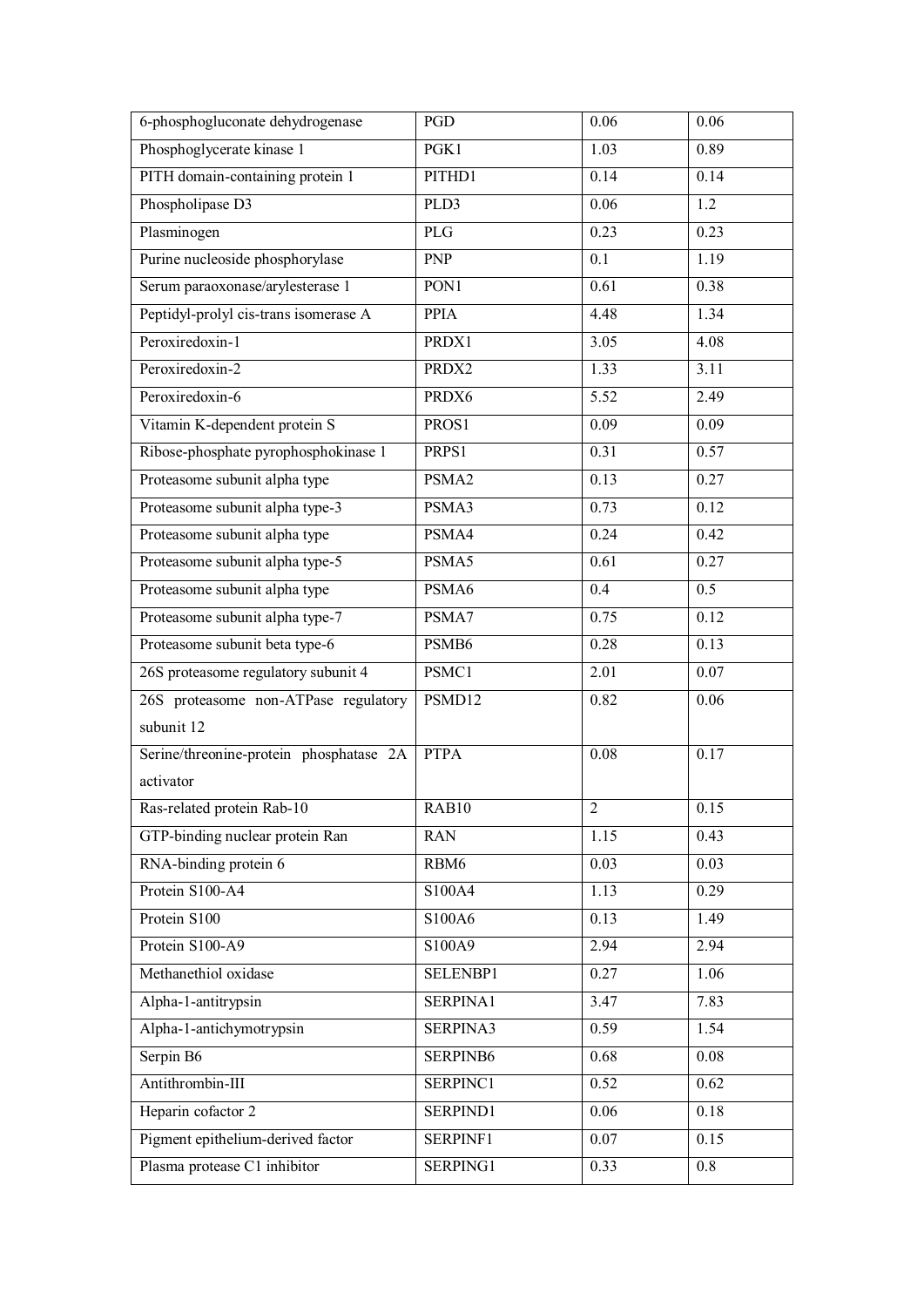| domain-binding<br>glutamic<br>SH <sub>3</sub> | SH3BGRL3           | 0.33              | 0.33 |
|-----------------------------------------------|--------------------|-------------------|------|
| acid-rich-like protein 3                      |                    |                   |      |
| Facilitated glucose transporter member 1      | SLC2A1             | 0.42              | 0.27 |
| Band 3 anion transport protein                | SLC4A1             | 0.51              | 1.13 |
| Superoxide dismutase                          | SOD1               | 0.77              | 0.77 |
| Spectrin alpha chain, erythrocytic 1          | SPTA1              | 0.01              | 0.48 |
| Spectrin beta chain                           | <b>SPTB</b>        | 0.04              | 0.65 |
| Hsc70-interacting protein                     | ST13               | 0.85              | 0.3  |
| Stress-induced-phosphoprotein 1               | STIP1              | 0.58              | 0.11 |
| Erythrocyte band 7 integral membrane          | <b>STOM</b>        | $\overline{2.29}$ | 0.49 |
| protein                                       |                    |                   |      |
| Transgelin-2                                  | TAGLN2             | 1.64              | 0.32 |
| Transaldolase                                 | TALDO1             | 0.4               | 0.52 |
| T-complex protein 1 subunit alpha             | TCP1               | 0.45              | 0.05 |
| Serotransferrin                               | TF                 | 0.76              | 2.81 |
| Transferrin receptor protein 1                | <b>TFRC</b>        | 0.08              | 0.08 |
| Thrombospondin-1                              | THBS1              | 0.18              | 0.05 |
| Transketolase                                 | <b>TKT</b>         | 0.6               | 0.1  |
| Talin-1                                       | TLN1               | 2.62              | 0.02 |
| Tensin-2                                      | TNS2               | 0.13              | 0.15 |
| Triosephosphate isomerase                     | TPI1               | 1.76              | 0.36 |
| Tropomyosin 1                                 | TPM1               | 8.22              | 0.39 |
| Trafficking protein particle complex          | TRAPPC9            | 0.05              | 0.03 |
| subunit 9                                     |                    |                   |      |
| E3 ubiquitin-protein ligase TRIM21            | TRIM21             | 0.12              | 0.12 |
| GDP-L-fucose synthase                         | TSTA3              | 0.19              | 0.19 |
| Titin                                         | <b>TTN</b>         | 0.01              | 0.01 |
| Transthyretin                                 | <b>TTR</b>         | 0.47              | 5.85 |
| Thioredoxin                                   | <b>TXN</b>         | 4.83              | 0.66 |
| Ubiquitin-like modifier-activating enzyme     | UBA1               | 0.87              | 0.11 |
| $\mathbf{1}$                                  |                    |                   |      |
| Ubiquitin-60S ribosomal protein L40           | UBA52              | 3.18              | 3.18 |
| Ubiquitin-conjugating enzyme E2 N             | UBE2N              | 1.45              | 0.43 |
| Ubiquitin-conjugating enzyme E2 variant 1     | UBE <sub>2V1</sub> | 0.45              | 0.45 |
| Ubiquitin carboxyl-terminal hydrolase         | USP14              | 0.25              | 0.13 |
| Utrophin                                      | <b>UTRN</b>        | 0.07              | 0.01 |
| Transitional<br>endoplasmic<br>reticulum      | <b>VCP</b>         | 1.54              | 0.59 |
| ATPase                                        |                    |                   |      |
| Vitronectin                                   | <b>VTN</b>         | 0.59              | 0.34 |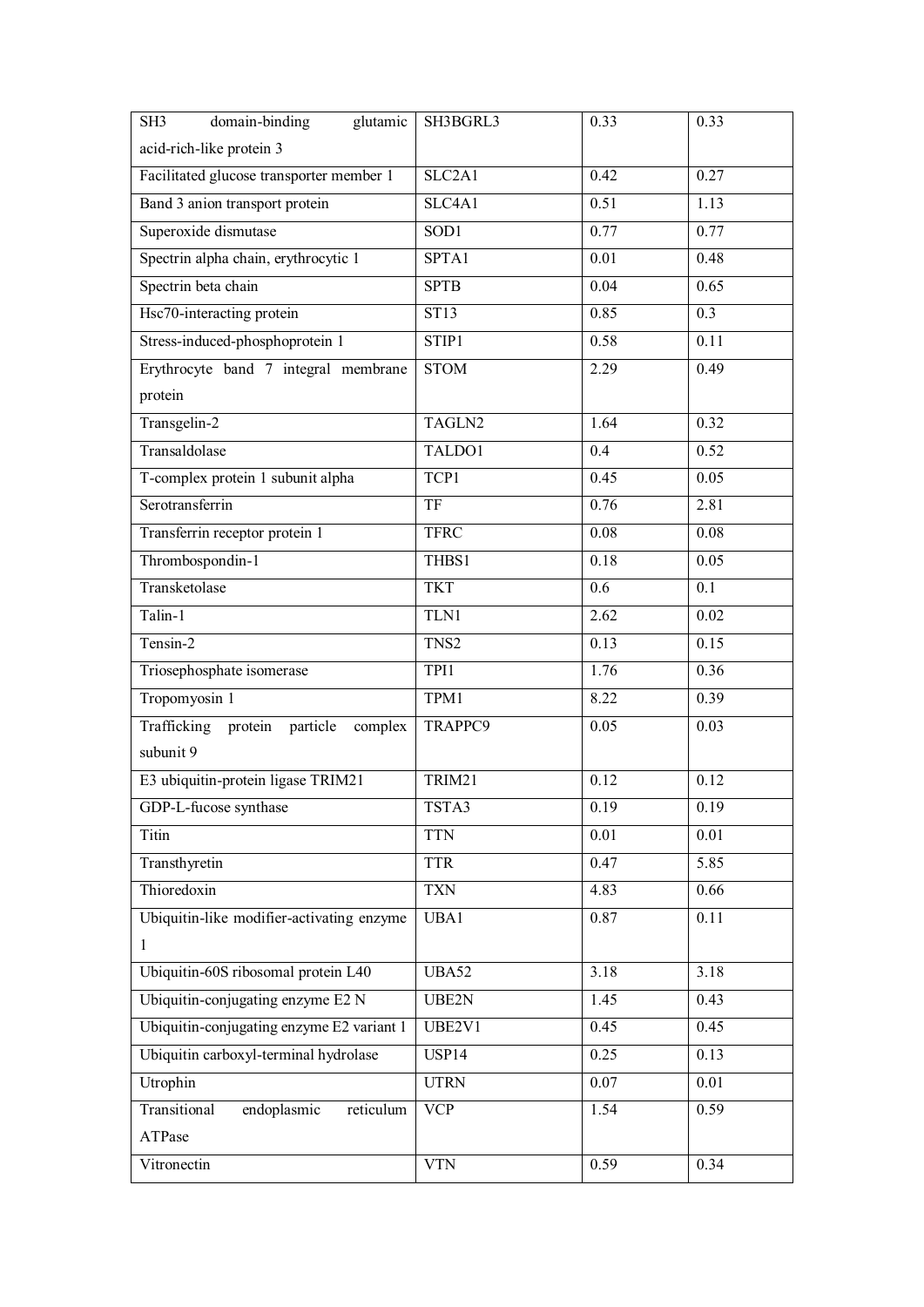| von                         | Willebrand                | factor | А | VWA8         | 0.02 | 0.02 |
|-----------------------------|---------------------------|--------|---|--------------|------|------|
| domain-containing protein 8 |                           |        |   |              |      |      |
|                             | 14-3-3 protein beta/alpha |        |   | <b>YWHAB</b> | 4.97 | -0.4 |
|                             | 14-3-3 protein epsilon    |        |   | YWHAE        | 4.02 | 0.54 |
|                             | 14-3-3 protein zeta/delta |        |   | YWHAZ        | 6.64 | 0.75 |

T-AMEV, tissue adenomyosis-derived extracellular vesicle; B-AMEV, blood adenomyosis-derived extracellular vesicle; emPAI: exponentially modified protein abundance index.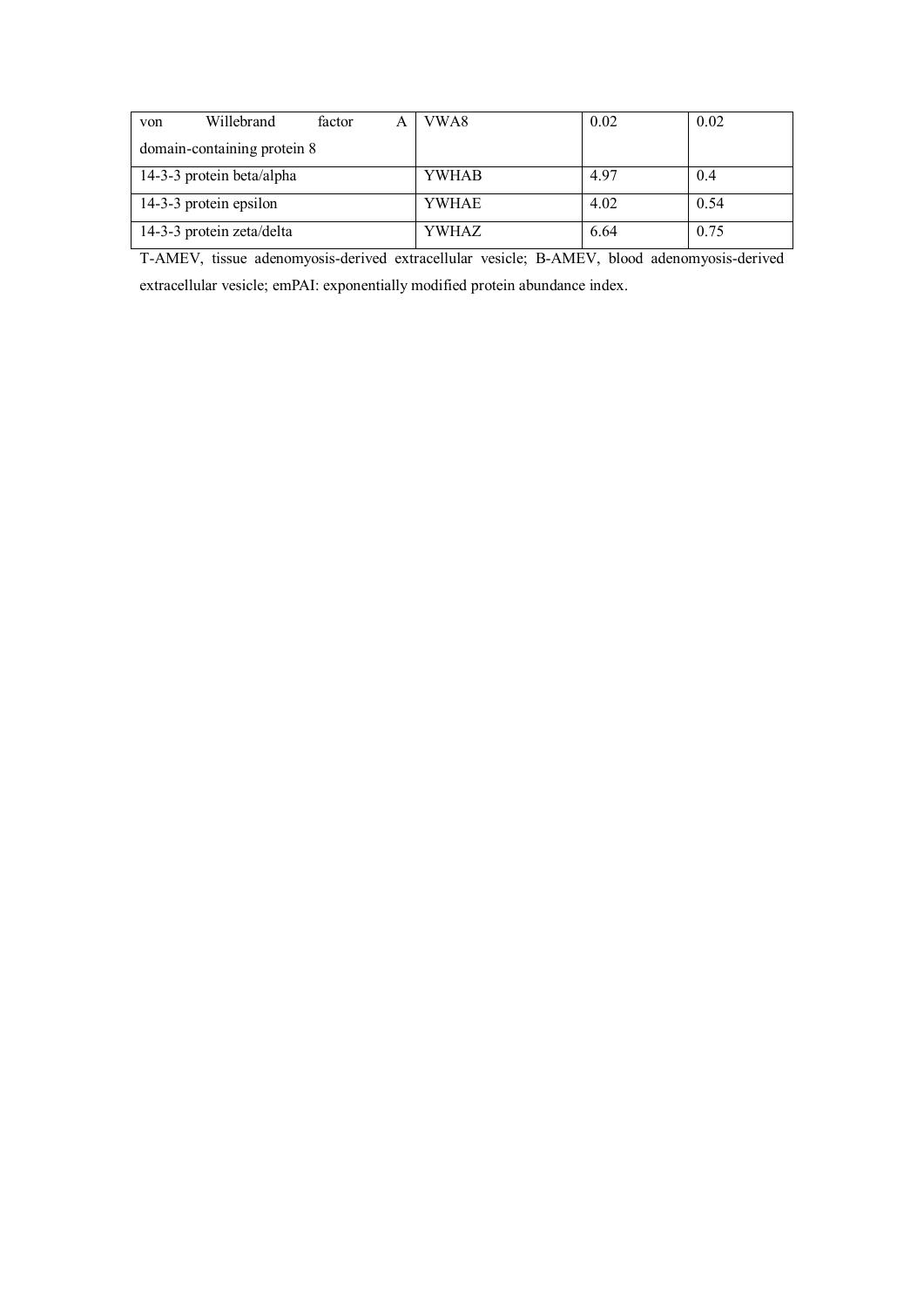| Protein name                       | Gene names                   | $\operatorname{in}$<br>emPAI | emPAI<br>1n    |
|------------------------------------|------------------------------|------------------------------|----------------|
|                                    |                              | <b>T-AMEVs</b>               | <b>B-AMEVs</b> |
| Histidine triad nucleotide-binding | HINT <sub>1</sub> ;<br>HINT; | 2.00                         | 0.25           |
| protein 1                          | PKCI1; PRKCNH1               |                              |                |
| Ubiquitin-60S ribosomal protein    | UBA52; UBCEP2                | 3.18                         | 3.18           |
| L40                                |                              |                              |                |

Table SIII.Epithelial to mesenchymal transition-associated proteins in T-AMEVs and B-AMEVs.

T-AMEV, tissue adenomyosis-derived extracellular vesicle; B-AMEV, blood adenomyosis-derived extracellular vesicle; emPAI: exponentially modified protein abundance index.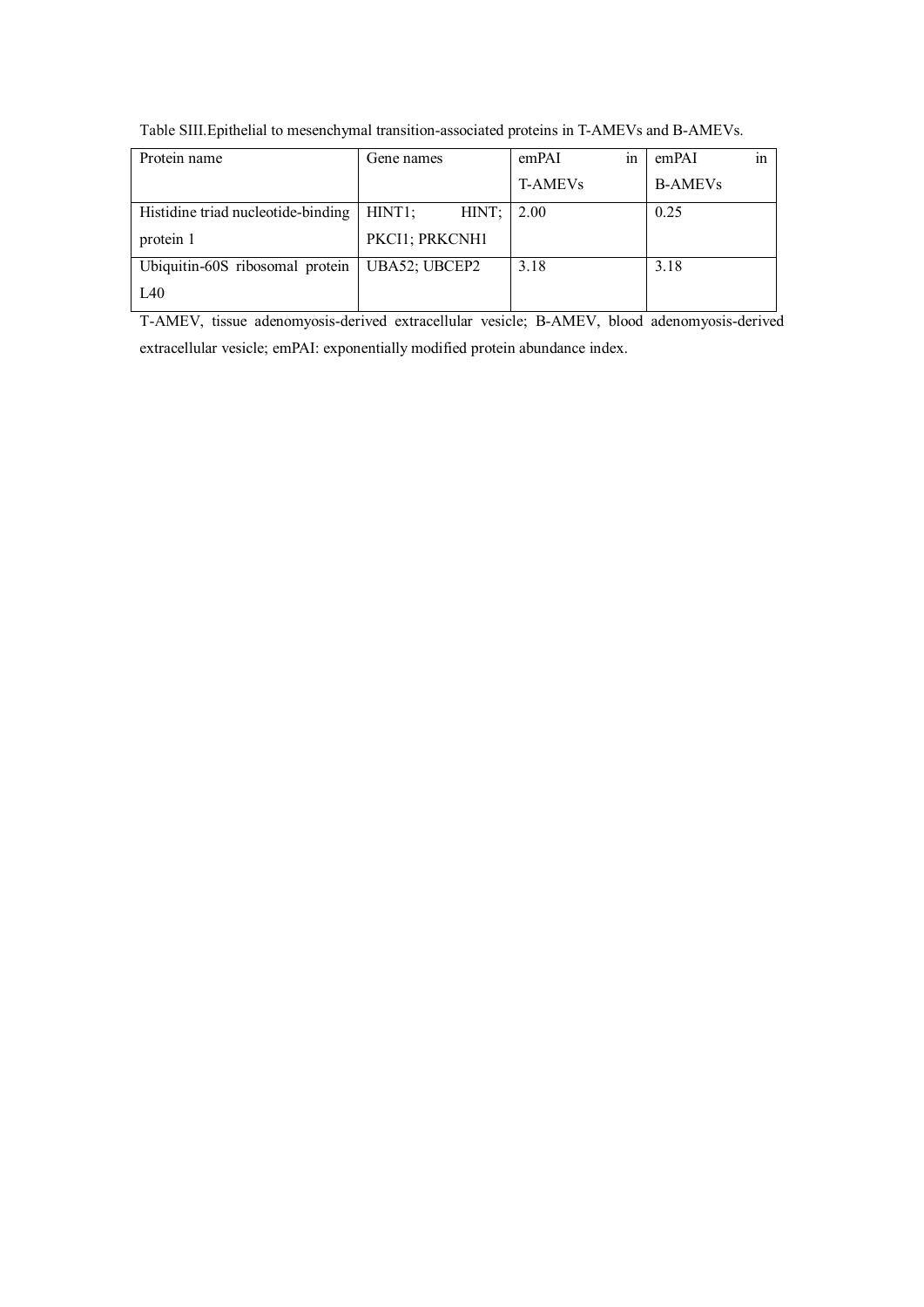| Protein names                     | Gene names           | in<br>emPAI    | $\mathsf{in}$<br>emPAI |
|-----------------------------------|----------------------|----------------|------------------------|
|                                   |                      | <b>T-AMEVs</b> | <b>B-AMEVs</b>         |
| Fibulin-1                         | <b>FBLN1</b> ; PP213 | 0.67           | 0.04                   |
| Protein S100-A9                   | S100A9;<br>CAGB:     | 2.94           | 2.94                   |
|                                   | CFAG; MRP14          |                |                        |
| Plasminogen                       | <b>PLG</b>           | 0.23           | 0.23                   |
| Fascin                            | FSCN1; FAN1; HSN;    | 0.59           | 0.06                   |
|                                   | <b>SNL</b>           |                |                        |
| Heat shock cognate 71 kDa protein | HSPA8; HSC70 HSP73;  | 2.24           | 0.64                   |
|                                   | HSPA10               |                |                        |
| Rho GDP-dissociation inhibitor 1  | ARHGDIA; GDIA1       | 1.25           | 0.14                   |

Table SIV. Invasion-associated proteins in T-AMEVs and B-AMEVs.

T-AMEV, tissue adenomyosis-derived extracellular vesicle; B-AMEV, blood adenomyosis-derived extracellular vesicle; emPAI: exponentially modified protein abundance index.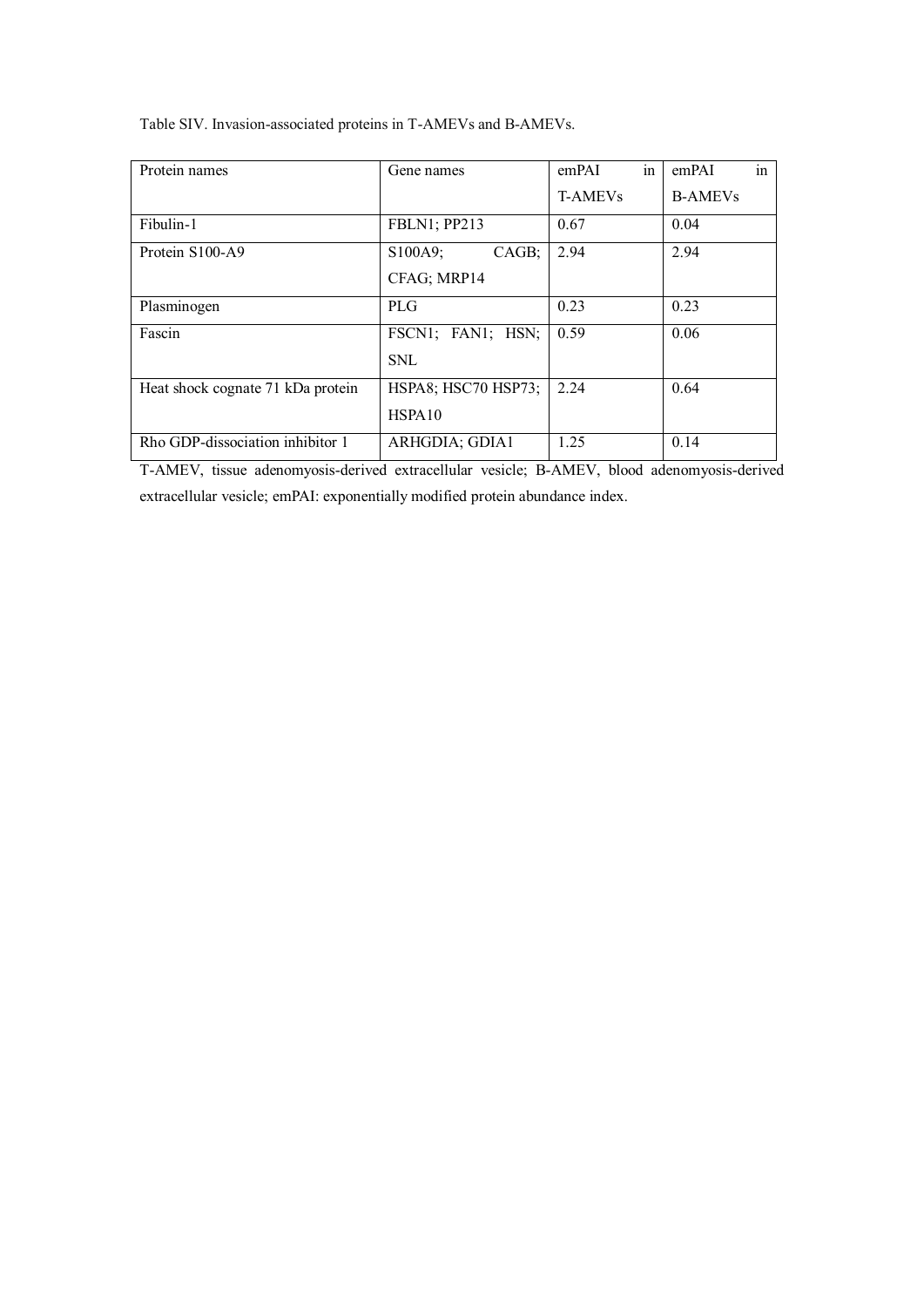| Term ID  | Term description                    | Observed       | Background | False          |
|----------|-------------------------------------|----------------|------------|----------------|
|          |                                     | gene count     | gene count | discovery rate |
| hsa04979 | Cholesterol metabolism              | 8              | 48         | 1.01E-08       |
| hsa00010 | Glycolysis / Gluconeogenesis        | 6              | 68         | 3.96E-05       |
| hsa01230 | Biosynthesis of amino acids         | 6              | 72         | 3.96E-05       |
| hsa04610 | Complement and coagulation cascades | 6              | 78         | 4.20E-05       |
| hsa00030 | Pentose phosphate pathway           | $\overline{4}$ | 30         | 0.00028        |
| hsa01200 | Carbon metabolism                   | 6              | 116        | 0.00028        |
| hsa05150 | Staphylococcus aureus infection     | $\overline{4}$ | 51         | 0.0014         |
| hsa04977 | Vitamin digestion and absorption    | 3              | 24         | 0.0027         |
| hsa05133 | Pertussis                           | $\overline{4}$ | 74         | 0.0041         |
| hsa05020 | Prion diseases                      | 3              | 33         | 0.0052         |
| hsa05143 | African trypanosomiasis             | $\overline{3}$ | 34         | 0.0052         |
| hsa04975 | Fat digestion and absorption        | $\overline{3}$ | 39         | 0.0068         |
| hsa05322 | Systemic lupus erythematosus        | $\overline{4}$ | 94         | 0.0068         |
| hsa04066 | HIF-1 signaling pathway             | $\overline{4}$ | 98         | 0.0073         |
| hsa01100 | Metabolic pathways                  | 13             | 1250       | 0.0186         |
| hsa05230 | Central carbon metabolism in cancer | 3              | 65         | 0.0205         |
| hsa03320 | PPAR signaling pathway              | 3              | 72         | 0.0254         |
| hsa04136 | Autophagy                           | $\overline{2}$ | 30         | 0.0485         |

Table SV. Kyoto Encyclopedia of Genes and Genomes pathway analysis.